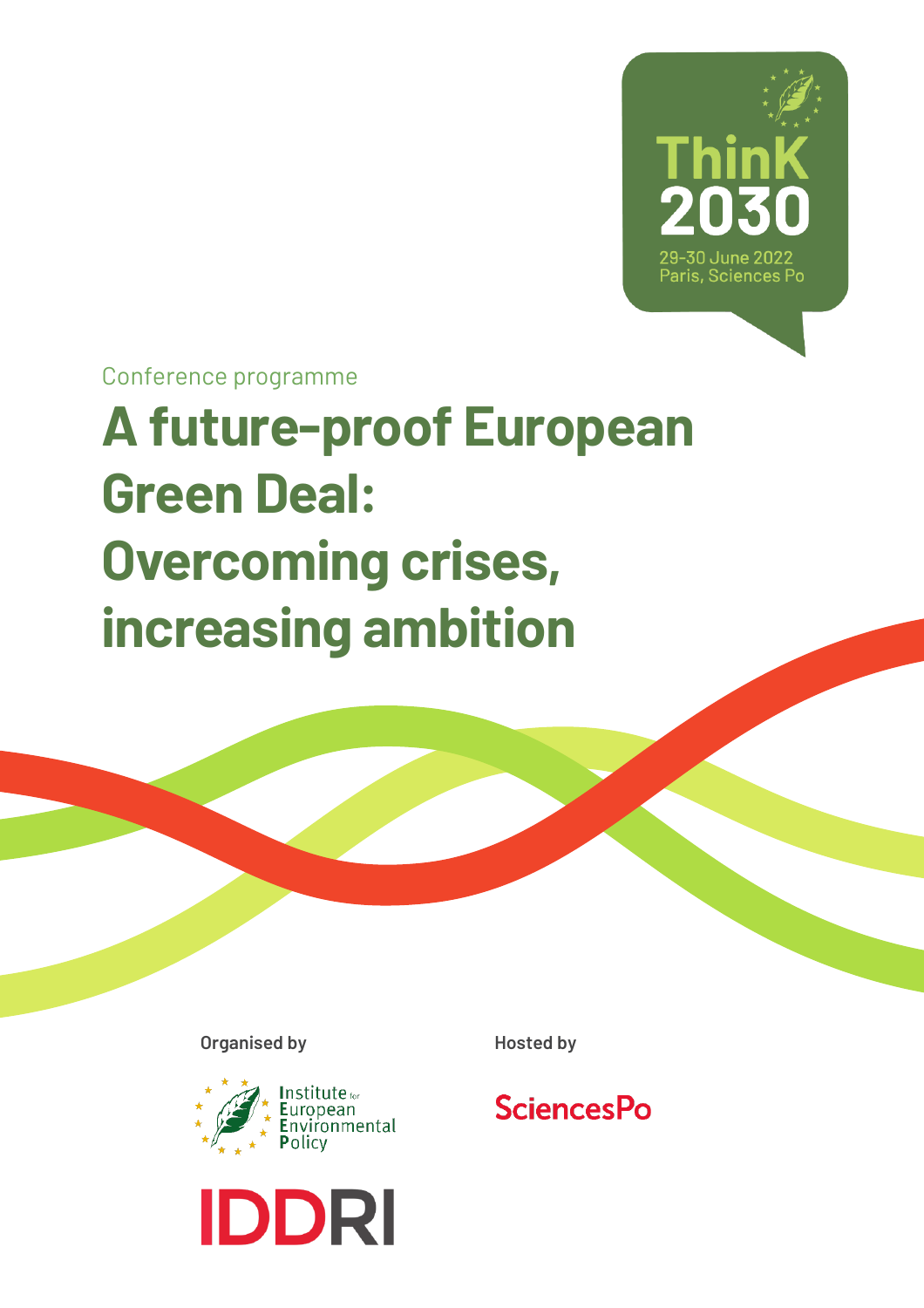## **A future-proof European Green Deal: Overcoming crises, increasing ambition**

## **Wednesday 29 June**

| 13:45           | <b>Start of the conference</b><br>Participants arrive                                                                                                                                                                                                                                                                                                                                                                                                                                                                                                                                                                                                                                                                                                                   |
|-----------------|-------------------------------------------------------------------------------------------------------------------------------------------------------------------------------------------------------------------------------------------------------------------------------------------------------------------------------------------------------------------------------------------------------------------------------------------------------------------------------------------------------------------------------------------------------------------------------------------------------------------------------------------------------------------------------------------------------------------------------------------------------------------------|
| $14:15 - 14:30$ | <b>Opening</b><br>Opening remarks by -<br><b>Ben Allen, Interim Executive Director at the Institute for</b><br>European Environmental Policy (IEEP)<br>Sébastien Treyer, Executive Director at the Institute for<br>$\bullet$<br>Sustainable Development and International Relations<br>(IDDRI)                                                                                                                                                                                                                                                                                                                                                                                                                                                                         |
| $14:30 - 15:00$ | The European Green Deal: A snapshot of progress made<br>Launched by way of a 2019 communication from the European<br>Commission, the Green Deal covers several environmental<br>objectives, with the ultimate aim to make the EU climate neutral<br>by 2050. Now that numerous proposals are on the table and it's<br>time for European Parliament and Council to have their say,<br>panellists discuss the state of the Green Deal. The first results of<br>the European Green Deal Barometer - a publication based on a<br>survey of more than 300 sustainability experts - will feed into the<br>discussion. The Barometer analyses the progress made and<br>identifies gaps and opportunities, serving as a "confidence<br>barometer" on Green Deal implementation. |

Keynote by –

• **Diederik Samsom**, Head of Cabinet to European Commission Executive Vice President Frans Timmermans

Presentation of first Barometer results by –

• **Faustine Bas-Defossez**, External Impact Director at IEEP

Moderated by –

• **Jo Sullivan**, IEEP Associate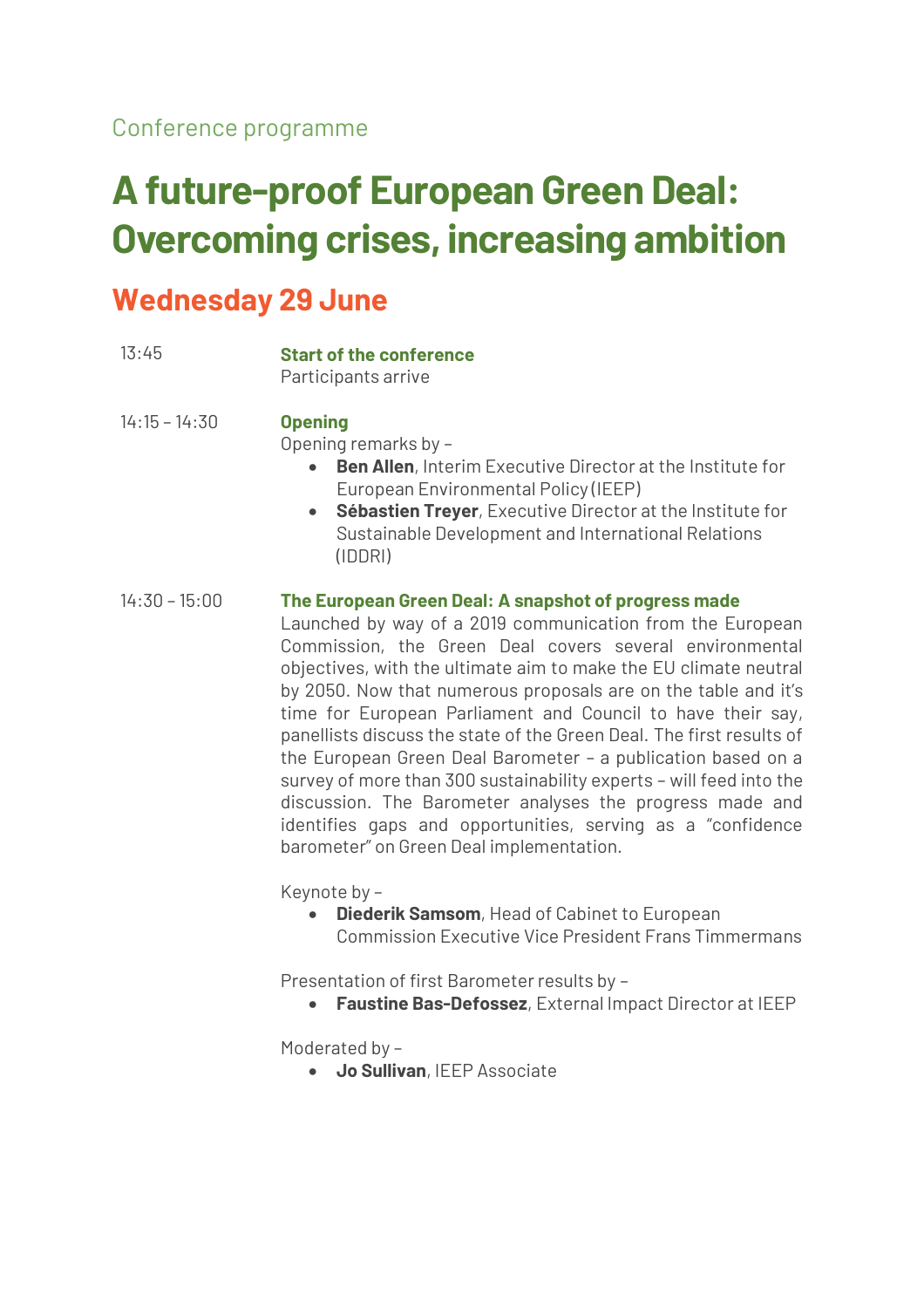#### 15:00 – 16:15 **Making the Green Deal a reality: Halfway there?**

Now that the current European Commission is at the halfway mark, it is time to take stock of where the Green Deal is at and what the next steps are. Ever since European Commission President Ursula von der Leyen first presented the European Green Deal in December 2019, the project has faced crisis after crisis – first COVID-19, now the war in Ukraine. The first edition of the European Green Deal Barometer, however, found that 47% of respondents think that the pandemic has accelerated the green transition. As EU leaders grapple with the impact of the war on energy and food security, the bloc must once again stick to the Green Deal as the central answer. The Trio Presidency and Spain's subsequent EU Presidency have a vital role to play in keeping up the ambition and ensuring that the proposals currently on the table are swiftly finalised. Building on the results from the European Green Deal Barometer, this debate assesses Green Deal implementation thus far and highlights where action is most urgent in the next years.

Speakers include

- **Pascal Canfin**, Chair of the European Parliament Environment, Public Health and Food Safety Committee
- **Jan Dusík**, Czech Deputy Minister for the Environment
- **Barbara Pompili**, former French Minister for the Ecological Transition
- **Teresa Ribera**, Spanish Minister for the Ecological Transition (TBC)

Video intervention by

• **Virginijus Sinkevičius**, European Commissioner for the Environment

Moderated by

• **Sébastien Treyer**, Executive Director at IDDRI

#### 16:15 – 16:45 **Coffee break**

#### 16:45 – 17:45 **From 2024 to 2050: The Green Deal after the EU elections**

While the European Climate Law legally enshrines the EU's ambition to become climate neutral by the middle of the century, the road to 2050 will be long and winding. One of the next checkpoints for the Green Deal is 2024, when EU elections will herald a new European Parliament and the new European Commission will also start its mandate. As the power balance shifts, it is imperative that the intention of the Green Deal does not get lost. The climate and biodiversity crises need to remain top of the agenda, and companies need a long-term regulatory framework to shift to green production. As the Intergovernmental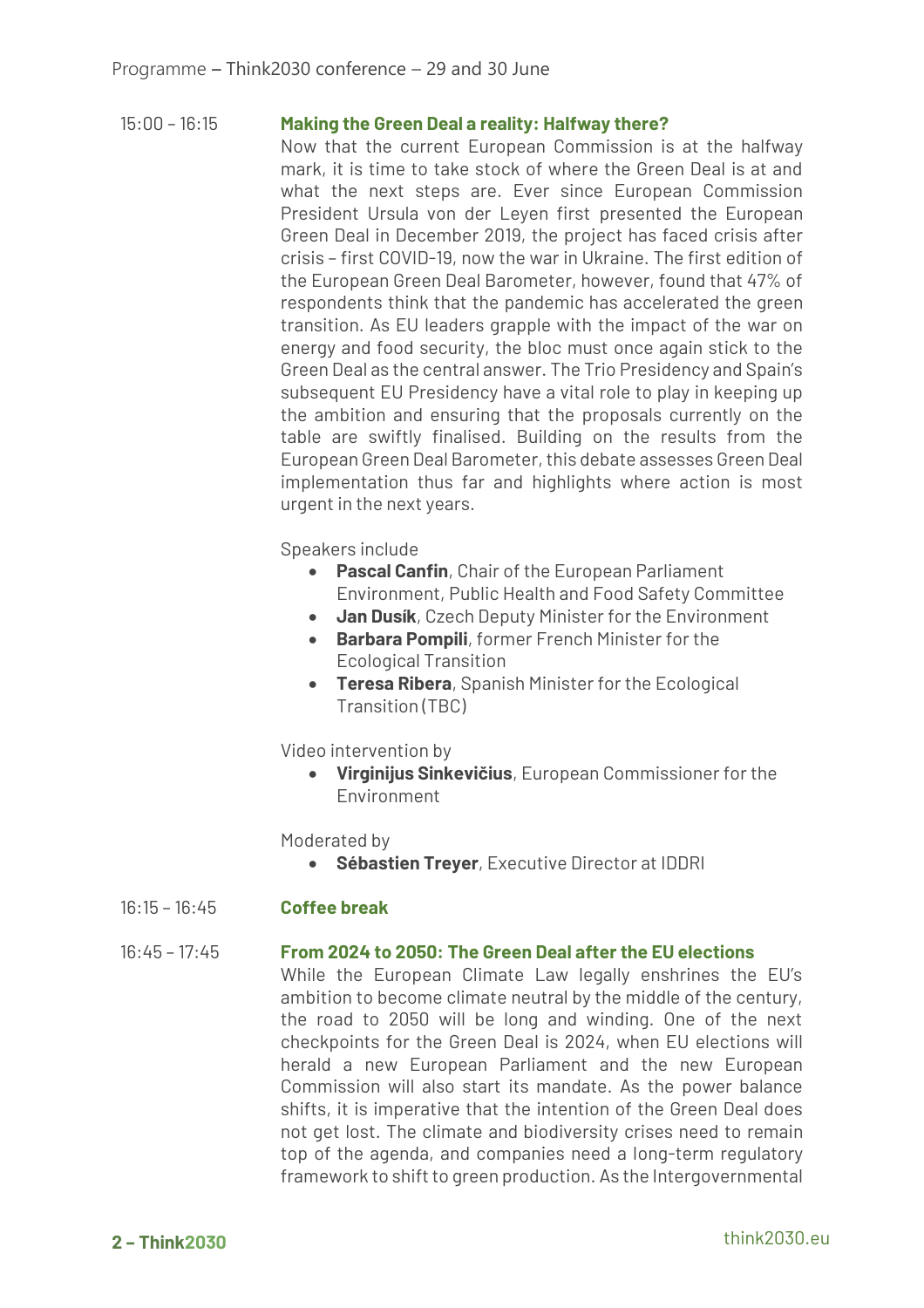Panel on Climate Change highlights the urgency of acting, this debate asks how the EU can keep up – and preferably increase – the ambition of the Green Deal after 2024.

Speakers include

- **Ester Asin**, Director of the WWF European Policy Office
- **Joe Elborn**, Secretary General of the European Youth Forum
- **Charlotte Halpern**, Tenured Researcher at Sciences Po, Centre for European Studies and Comparative Politics
- **Lars Holmquist**, Executive Vice President at Tetra Pak

Moderated by

- **Luc Bas**, Head of Coordination and Strategy at the European Environment Agency
- 17:45 **Closing of the first day**
- 17:45 19:00 **Networking cocktail**

## **Thursday 30 June**

| $09:00 - 09:30$ | <b>Keynote</b> |
|-----------------|----------------|
|-----------------|----------------|

#### 09:30 – 09:45 **Short recap of main outcomes from the first day and introduction to the roundtables**

#### 09:45 – 11:00 **First set of parallel roundtables**

• **Delivering climate targets: How can EU policy support a just transition?**

To reach its new climate target of reducing net greenhouse gas emissions by at least 55% by 2030, the EU is currently discussing an ambitious revamp of its climate and energy legislation: the Fit for 55 Package. The overall benefit for EU societies of tackling climate change is clear. Mitigation measures do however have distributive consequences that could disproportionately weigh on vulnerable citizens and exposed workers in fossil fuel industries. Participants will discuss the distributive impact of the current policy package and explore whether it should be adapted or complemented with additional measures and policies to ensure a just transition for all.

Speakers include

o **Daniel Engström Stenson**, Senior Policy Advisor, Swedish Environmental Protection Agency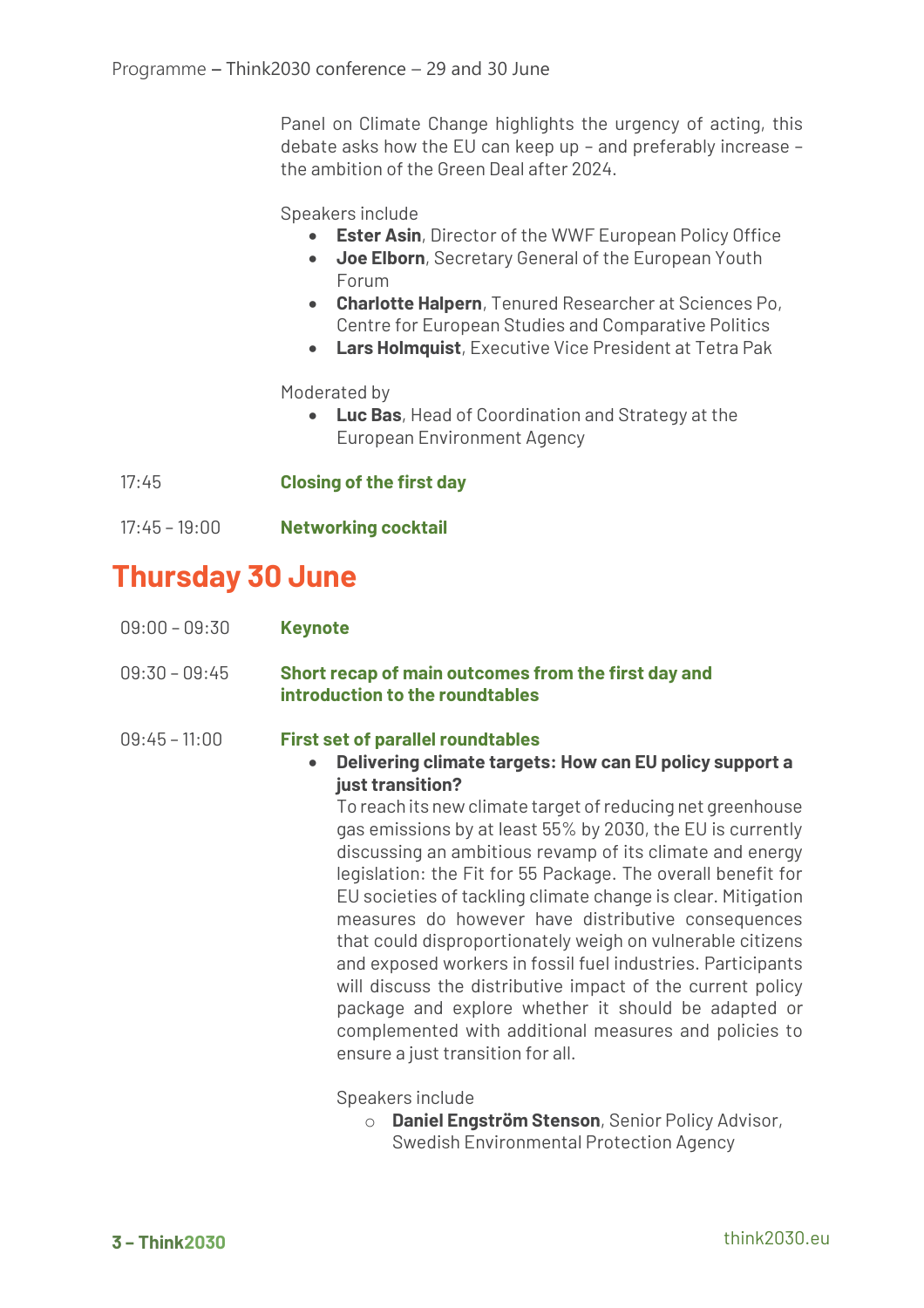- o **Leonie Hass**, Policy Officer, Emissions Trading System, European Commission Directorate General for Climate Action
- o **Mikel González-Eguino**, Senior Researcher at the Basque Centre for Climate Change (BC3) and Associated Professor at the University of the Basque Country
- o **Julien Viau**, Head of Carbon Market Unit, French Energy Transition Ministry

Moderated by

- o **Nicolas Berghmans**, Lead European Affairs and energy and climate expert at IDDRI
- **Towards an EU Sustainable Food Systems Legislative Framework**

The European Commission will put forward a proposal for a Sustainable Food Systems Legislative Framework in 2023. Building on the work done on sustainable food systems by Think Sustainable Europe (TSE), this roundtable will discuss recommendations on the objectives and design of the legislative framework. In particular, it will look at the relationships with the current EU and national agri-food laws and policies and explore the need for multi-level governance. Participants will also discuss the political pathways to achieve an ambitious Sustainable Food Systems Law.

Speakers include

- o **Wim Debeuckelaere**, Policy Officer, Farm to Fork Strategy, European Commission Directorate General for Health and Food Safety
- o **Johan Krallis Anell**, National Export Coordinator, Swedish Ministry of Enterprise and Innovation
- o **Jennifer Lewis**, Executive Director at the International Biocontrol Manufacturers' Association (IBMA)
- o **Nikolai Pushkarev**, Senior Policy Manager for Healthy Environments and Policy Coordinator at the European Public Health Alliance (EPHA)

Moderated by

o **Estelle Midler**, Senior Policy Analyst for CAP and Food at IEEP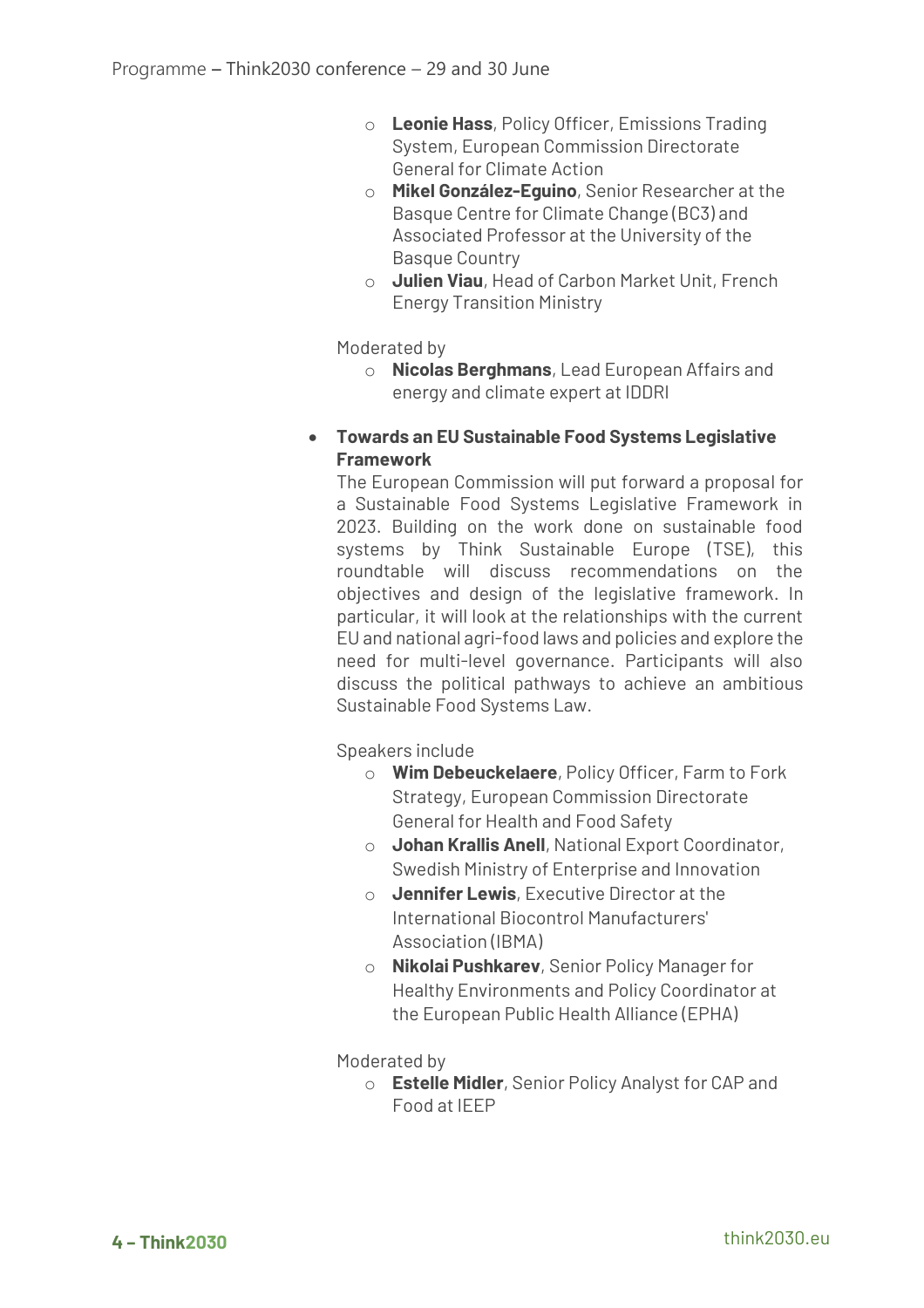11:00 – 11:30 **Coffee break**

#### 11:30 – 12:45 **Second set of parallel roundtables**

• **State of the EU CBAM after the French Presidency: A reality check** 

The French Presidency has made the EU Carbon Border Adjustment Mechanism (CBAM) a political priority, but design and implementation issues continue to raise major tensions between Member States – but also at the level of political groups in the European Parliament and between interest representation groups in Brussels. At the end of the French Presidency, this roundtable will take stock of progress made, both at the level of the Parliament, and at that of the Council, which agreed on a general orientation at the ECOFIN Council in March.

Speakers include

- o **Camilla Bausch**, Scientific and Executive Director of Ecologic Institute
- o **Laura Berthet,** Head of Office, Climate, Environment and Agriculture, DG Trésor (French Treasury)
- o **Markus Ghering**, Professor of International Law and Director of the Centre for European Legal Studies at the University of Cambridge
- o **Geneviève Pons**, Director General of Europe Jacques Delors

Moderated by

o **Pierre Leturcq**, Senior Policy Analyst for Global Challenges and SDGs at IEEP and Coordinator of the Green Trade Network

#### **Restoring EU ecosystems: Recommendations for the successful implementation of the proposed EU Nature Restoration Law**

The European Commission will put forward a proposal for an EU Nature Restoration Law, including legally binding restoration targets. This roundtable will focus on the opportunities presented by the upcoming law, given the manifold benefits of restoration to nature, people, and the economy, climate change mitigation and adaptation. Participants will discuss what is needed to ensure that the restoration targets are achieved by Member States, in terms of governance arrangements, monitoring framework, technical and scientific support, and funding. The objective of the roundtable is to fine-tune a series of recommendations for Member States and the EU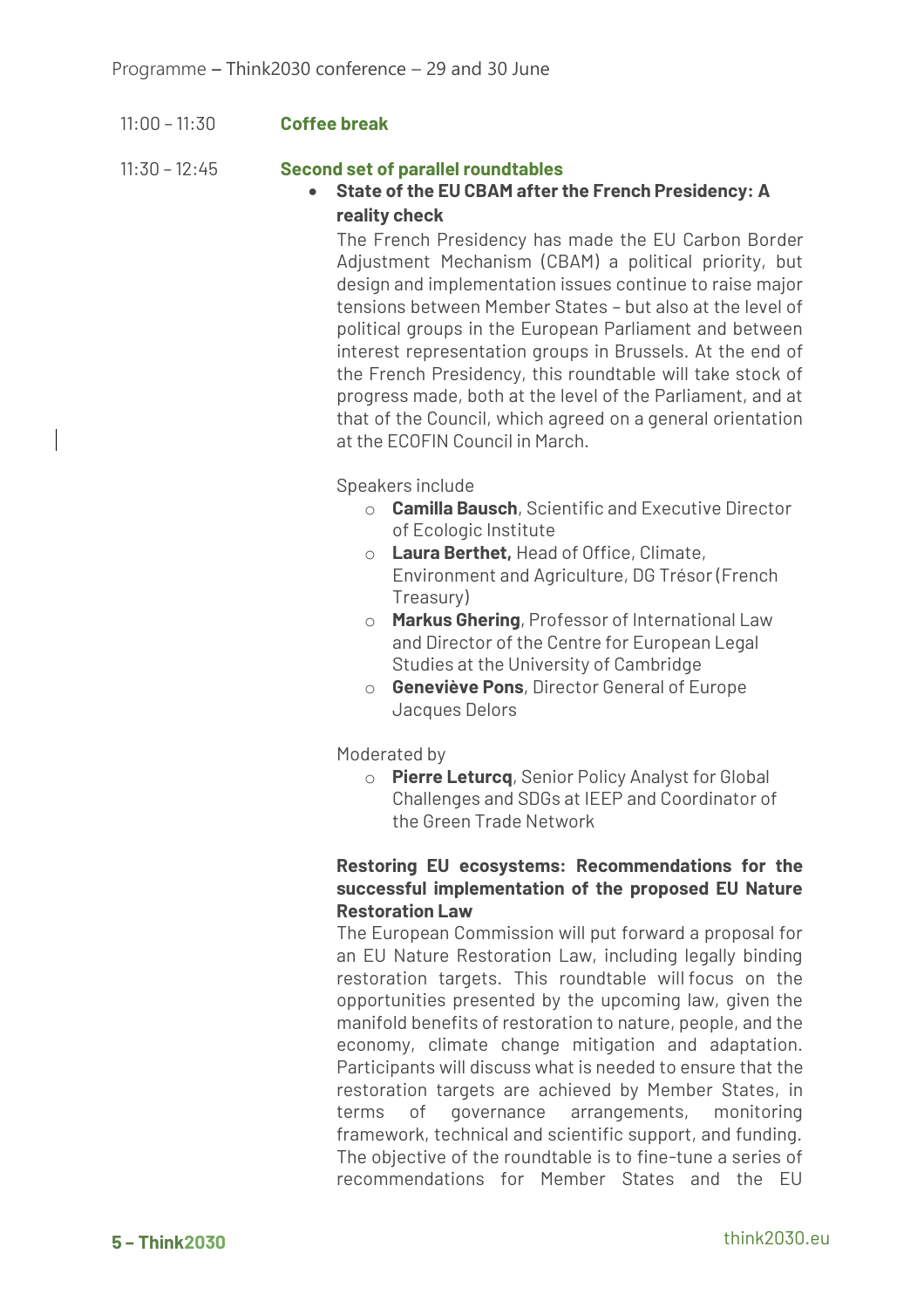institutions to facilitate the successful implementation of the upcoming law.

- Moderated by
	- o **Evelyn Underwood**, Head of Programme for Biodiversity and Ecosystem Services at IEEP
- 12:45 14:00 **Lunch break**
- 14:00 15:15 **Passing the baton: Next steps for Green Deal implementation** 30 June is the final day of the French Presidency, after which the Czech Republic will take over the helm of the Council of the European Union. Combining the outcomes of the roundtable discussions, the closing debate suggests ways forward for ambitious Green Deal action led by the upcoming EU Presidencies.

Speakers include

- **Måns Nilsson**, Executive Director at the Stockholm Environment Institute
- **Sirpa Pietikäinen**, Member of the European Parliament
- **Artur Runge-Metzger**, Fellow of the Mercator Research Institute on Global Commons and Climate Change and former European Commission Climate Negotiator

Moderated by

• **Jo Sullivan**, IEEP Associate

#### 15:15 – 15:30 **Closing of the conference**

Concluding remarks by –

- **Sébastien Treyer**, Executive Director at IDDRI
- **Mathias Vicherat**, Director of Sciences Po Paris